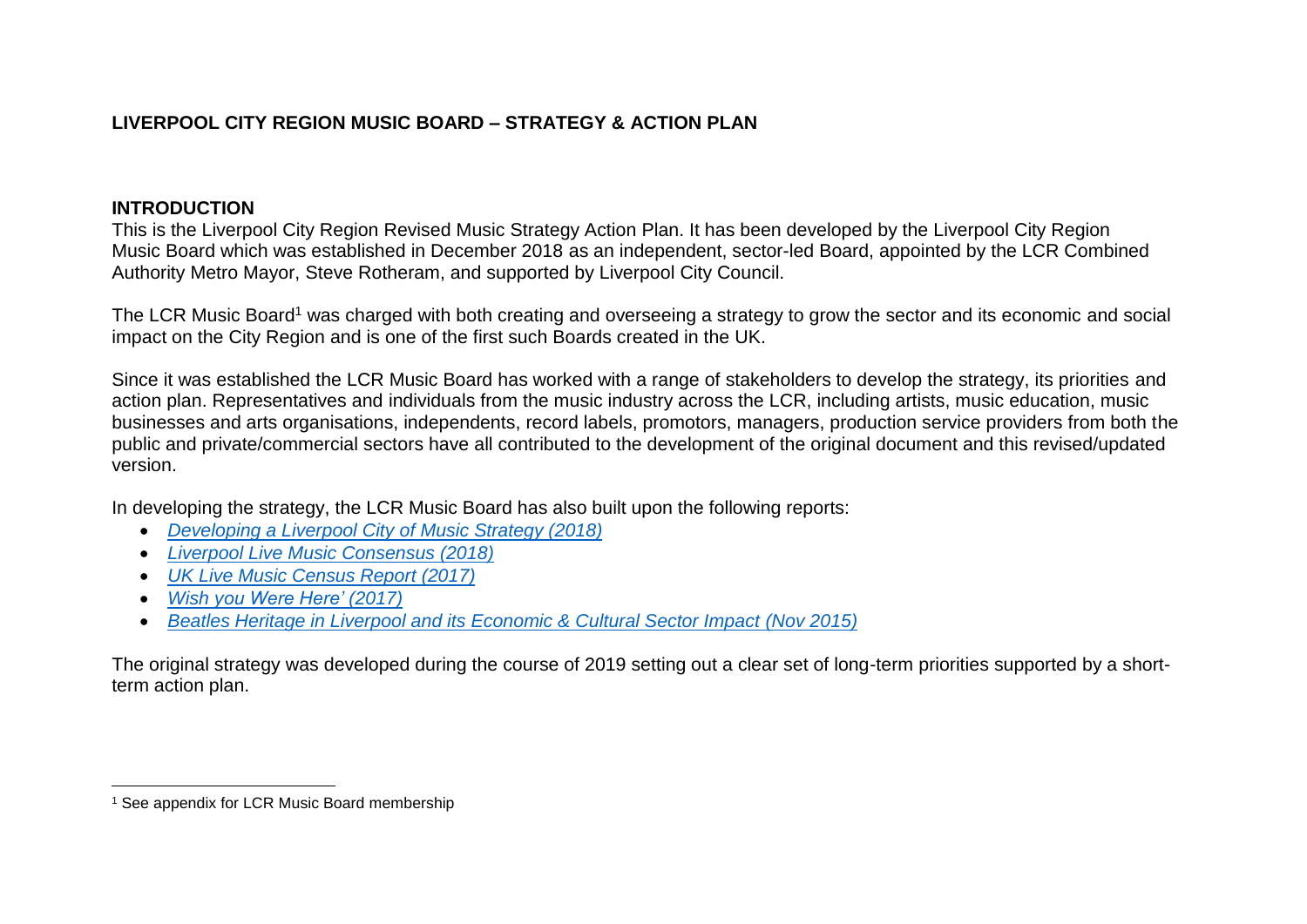The Strategy priorities included: activity to support new and existing businesses; the creation of new jobs; the development of greater sector connectivity; support for talent and artist development; increase in music tourism and spend; increase in collaborative working and the development a model of good practice that can be replicable in other cities/city regions.

Central to the success of the implementation of the strategy and action plan was the creation of an independent fully operational Music Office, supported by the LCR Music Board.

A number of key factors have meant that the Board began the process of reviewing the strategy and action plan in May 2021:

- The funding package that was in place to support delivery against some priorities was delayed due to the pandemic;
- It was not possible to establish a fully operational Music Office due to the delay in funding;
- There was a need to review priorities in the light of the impact of the pandemic on the sector;
- There was a need to review sector priorities in the light of the Black Lives Matter movement and the Board's own Black Lives Matter Manifesto (published in June 2021);
- The refresh of the music board itself which saw 8 new Board members joining the Board in May 2021

### **DELIVERY AND MONITORING**

The Board will continue to have oversight of the Strategy and will drive and monitor progress against the revised target dates and outputs.

Delivery will be undertaken by officers from the LCR Combined Authority and the Liverpool City Council Music Officer, supported by the Board, pending the creation and setting up of the Music Office. This Office will then be responsible for the delivery of the Plan, supported by a small steering group, reporting and accountable to the Board. The Board reports to the LCR Combined Authority Mayor on a quarterly basis.

Full consideration will be given to equality and diversity through the implementation of the Strategy's action plan.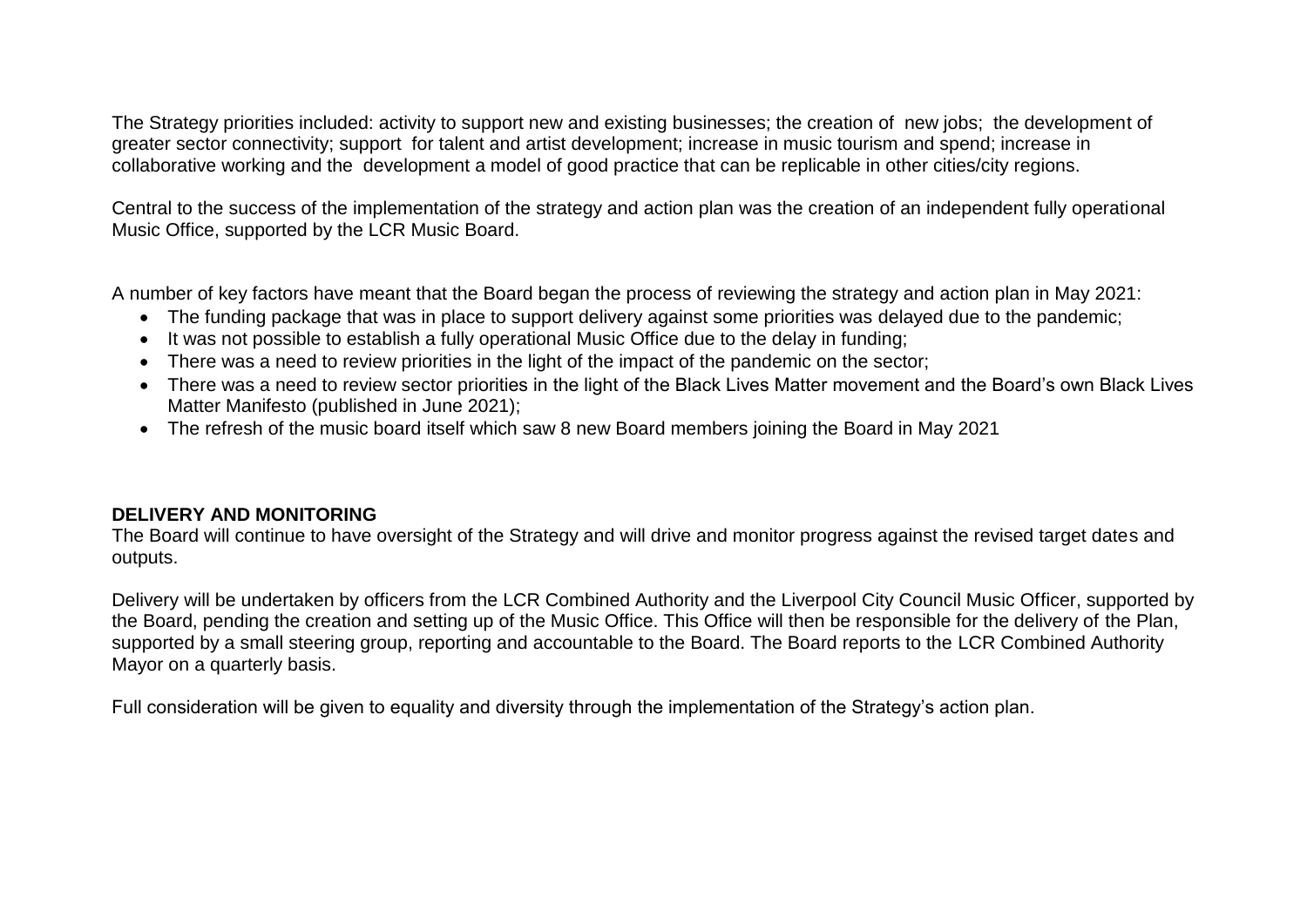#### **PRIORITIES**

- **1 To ensure the long-term development and growth of the Liverpool City Region music industry, including continued support for recovery from the impacts of the Covid 19 pandemic.**
- **2 To support the growth and development of a sustainable music tourism offer across the city region.**
- **3 To facilitate music and education sectors to come together with a plan to increase engagement in music and investment in and development of talent from all communities across the city region.**
- **4 To ensure a sustainable and strong network of venues and to work with local authorities across the city region to introduce and implement the Agent of Change principle.**
- **1. To ensure the long-term development and growth of the Liverpool City Region music industry, including continued support for recovery from the impacts of the Covid 19 pandemic.**
	- a. Create a hub, virtual or physical, to help the sector network, gain information and contacts, provide useful resources etc. (mindful of need to reach across the City Region).
	- b. Establish effective employment resources providing careers guidance, company placements etc.
	- c. Establish live data exercises to capture annual, ongoing data collection (drawing upon Universities, national bodies eg PRS Foundation) to be able to monitor progress and capture changes within the City Region and its economic value, trends, including qualitative as well as quantitative information.
	- d. Strengthen the Combined Authority and City Region's commitment to promoting and supporting the sector as a priority sector for the city's economy.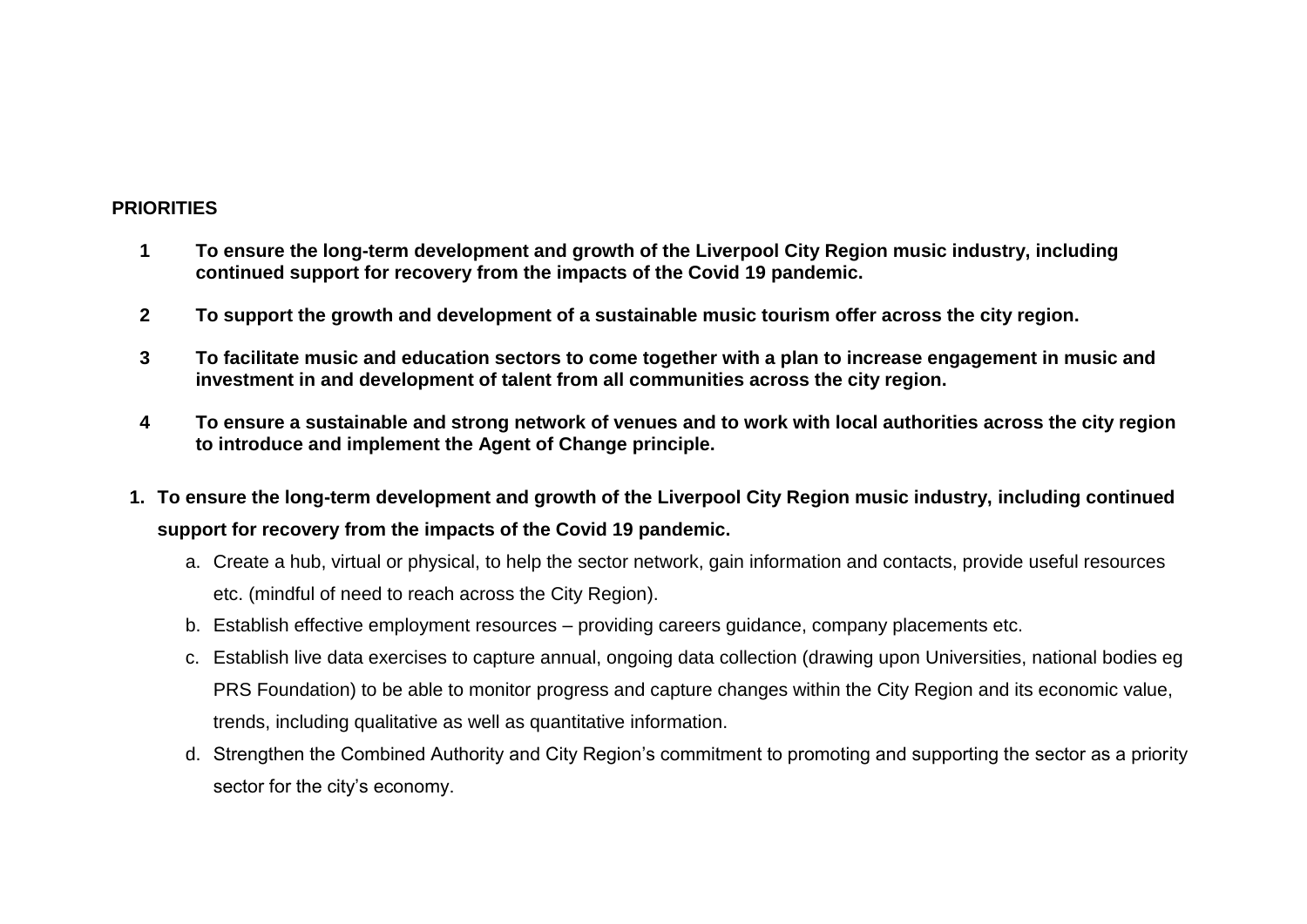- e. Advocate and lobby locally and as part of national campaigns seeking further support for the sector in light of the ongoing detrimental impact of the pandemic.
- f. To monitor the ongoing impact of the Brexit on Liverpool musicians, music and music workers and where possible support early career Liverpool music workers looking to showcase music from Liverpool abroad*.*

#### **2. To support the growth and development of a sustainable music tourism offer across the city region**

- a. Establish a central website and hub promoting music in the city; what's on, etc.
- b. Encourage a strategy around The Beatles based not only on heritage but also what they stood for innovation, experiment, forward looking – to promote and grow the current music offer.
- c. Secure a strategy with the City's tourism and marketing agencies to market Liverpool and the City Region as a World Music City Region.
- d. Establish a clear view, policy and plan for how to use the UNESCO status.
- e. Establish the role of the Councils as enablers rather than direct producers and curators of festivals as part of the City Region's visitor offer.
- f. Support the recovery of the music tourism industry in the aftermath of the pandemic
- **3. To facilitate music and education sectors to come together with a plan to increase engagement in music and investment in and development of talent from all communities across the city region.** 
	- a. Establish Liverpool City Region as a place in which every child has a chance to learn an instrument (across a diverse range of instruments from orchestral to electronic).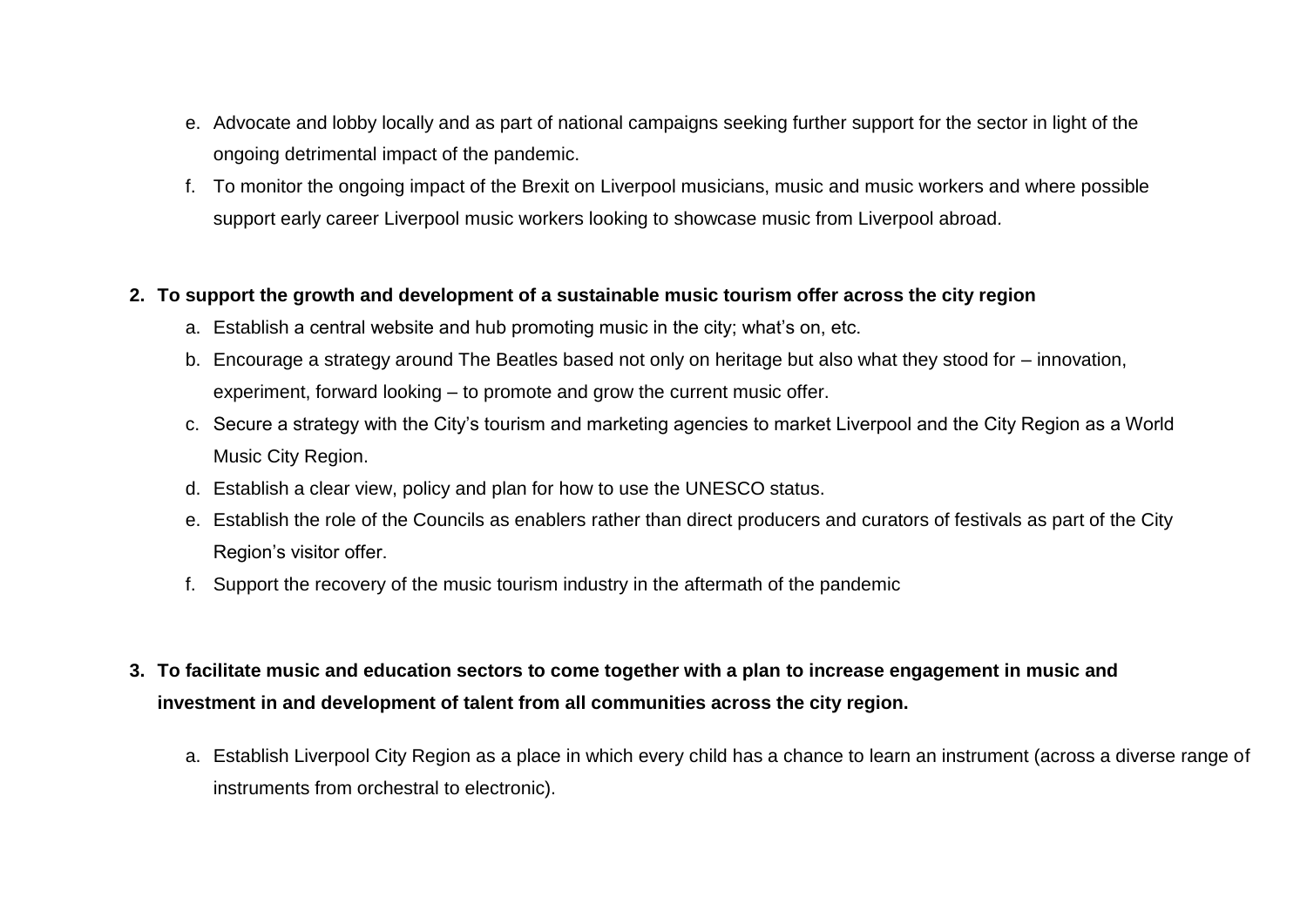- b. Invest in music growth from individuals and communities in lower socio-economic areas, and across our diverse population, including support for business development, facilities and access to investment funds.
- c. Establish effective employment resources providing careers guidance, company placements etc.
- d. Establish a scheme to make better and more coordinated use of existing and often underused resources in schools and other community spaces (equipment, studios etc.), across the city, with a coordinated approach to managing them, providing training in their use, and generating effective use of them.
- e. Promotion of and support for apprenticeship programmes and other schemes such as Kickstart that facilitate a more inclusive approach to entry into the sector
- f. Lobby and advocate to protect music education and access to music for children and young people within the school curriculum and also within informal / grass roots settings.

# **4. To ensure a sustainable and strong network of venues and to work with local authorities across the city region to introduce and implement the Agent of Change principle**

- a. Create an open source information hub for venues and promoters to share resources, guidance information etc.
- b. Work with Councils for a positive and cheap approach to road closures and other infrastructure help to stimulate greater and better festival activity.
- c. Work with Merseytravel, City Region Mayor and other transport providers on need to develop better late-night transport to support use of venues both in city centre and elsewhere across the city region.
- d. Promote the active adoption by all planning authorities of Agent of Change and explore utilising Deeds of Easement of noise as an approach.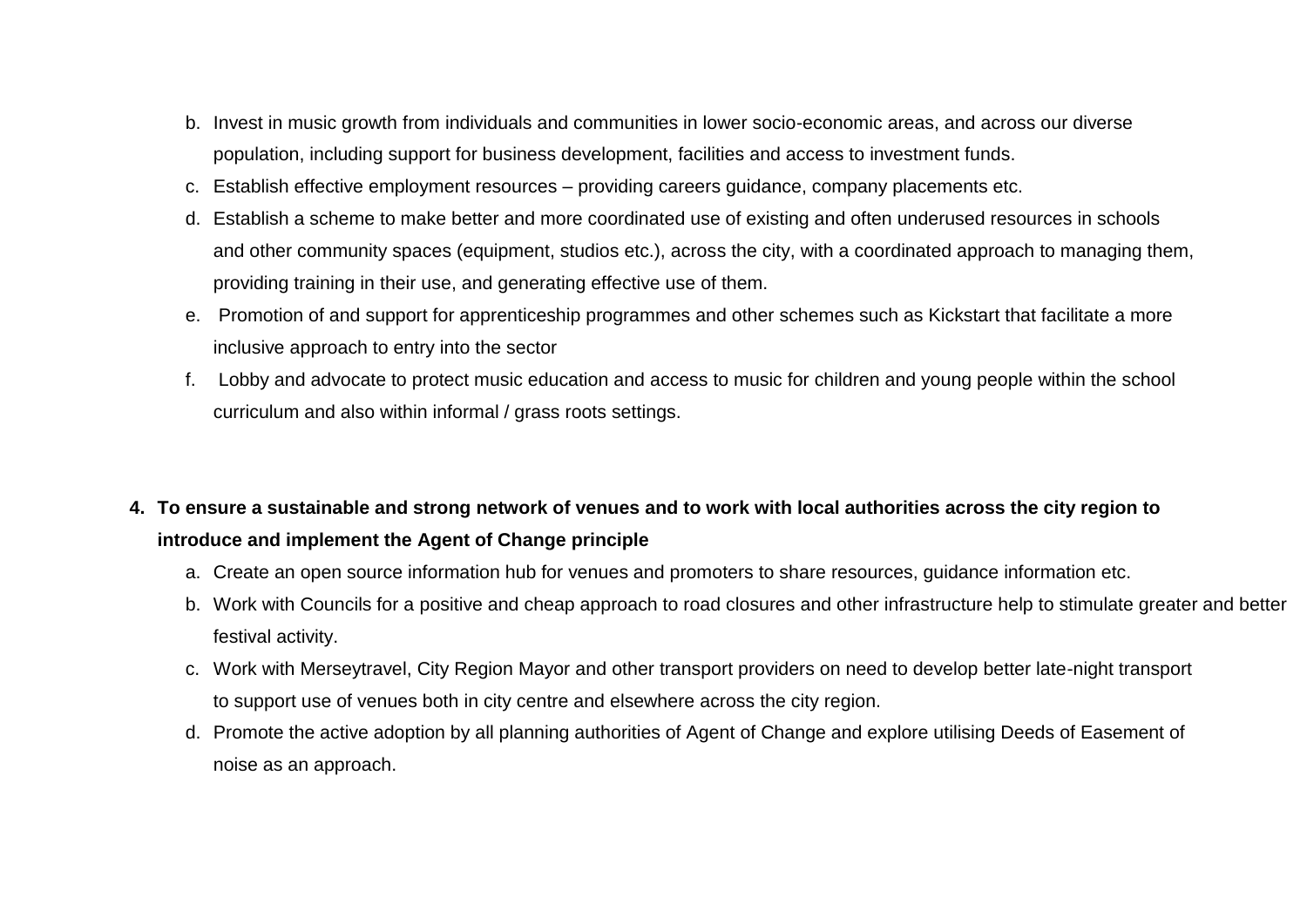- e. Encourage financial and other support models that enable venues to own their buildings rather than rent and be at risk to landlords wishing change of use.
- f. Work with venues on how the sector can be supported to recover from the impacts of the pandemic

| <b>ACTION</b>             | <b>WHO</b>       | <b>WHEN</b>           | <b>SIF OUTPUTS</b>  | <b>BOARD OUTCOMES</b>    | <b>NOTES</b>        |
|---------------------------|------------------|-----------------------|---------------------|--------------------------|---------------------|
|                           |                  |                       |                     |                          |                     |
| 1. Secure funding         | K McManus lead   | <b>Bid was</b>        | SIF GFA agreed.     | Board to support         | <b>Bid was</b>      |
| through Strategic         | on securing SIF  | submitted and         |                     | delivery against a, b,c, | successful but      |
| <b>Investment Fund to</b> | funding.         | approved              |                     | and d in 'Actions'.      | subject to delay    |
| tackle priorities         |                  | between Jan-          |                     |                          | due to Covid and    |
| identified by the LCR     | Music Office,    | March 2020. Full      | 20+ businesses      | Sector growth and        | split into two      |
| <b>Music Board to:</b>    | Music Board, and | <b>Grant Funding</b>  | supported with      | international            | tranches.           |
| a) ensure the long term   | partners to      | Agreement             | info/guidance/bid   | recognition of the LCR   | <b>Phase One -</b>  |
| development and           | deliver against  | signed of in June     | support in relation | as music industry hub.   | £400k made up of    |
| growth of the LCR         | the agreed       | 21 with delivery      | to covid business   |                          | £150k Covid         |
| music industry.           | priorities.      | of Phase One          | support             |                          | Support Fund,       |
| b) support the growth     |                  | beginning July        | packages.           | The LCR benefitting      | £85k capital        |
| and development of a      |                  | 21.                   |                     | from talent              | development at      |
| sustainable music         |                  | Subject to            |                     | development              | <b>Future Yard.</b> |
| tourism offer across      |                  | meeting certain       |                     | programmes               | Balance of £165k    |
| the city region.          |                  | conditions then       |                     |                          | from July-Dec 21    |
| c) facilitate music and   |                  | Phase Two with a      |                     | Increased GVA,           | to cover Music      |
| educations sectors to     |                  | total of £1.6m will   |                     | employment,              | Office costs, and   |
| come together with a      |                  | begin Dec 21/Jan      |                     | investment and inward    | some talent and     |
| plan to increase          |                  | 22                    |                     | investment into the      | <b>skills</b>       |
| engagement in music       |                  |                       |                     | LCR.                     | development         |
| and investment in the     |                  | <b>Music Support</b>  |                     |                          | programmes.         |
| development of talent     |                  | <b>Fund supported</b> |                     |                          |                     |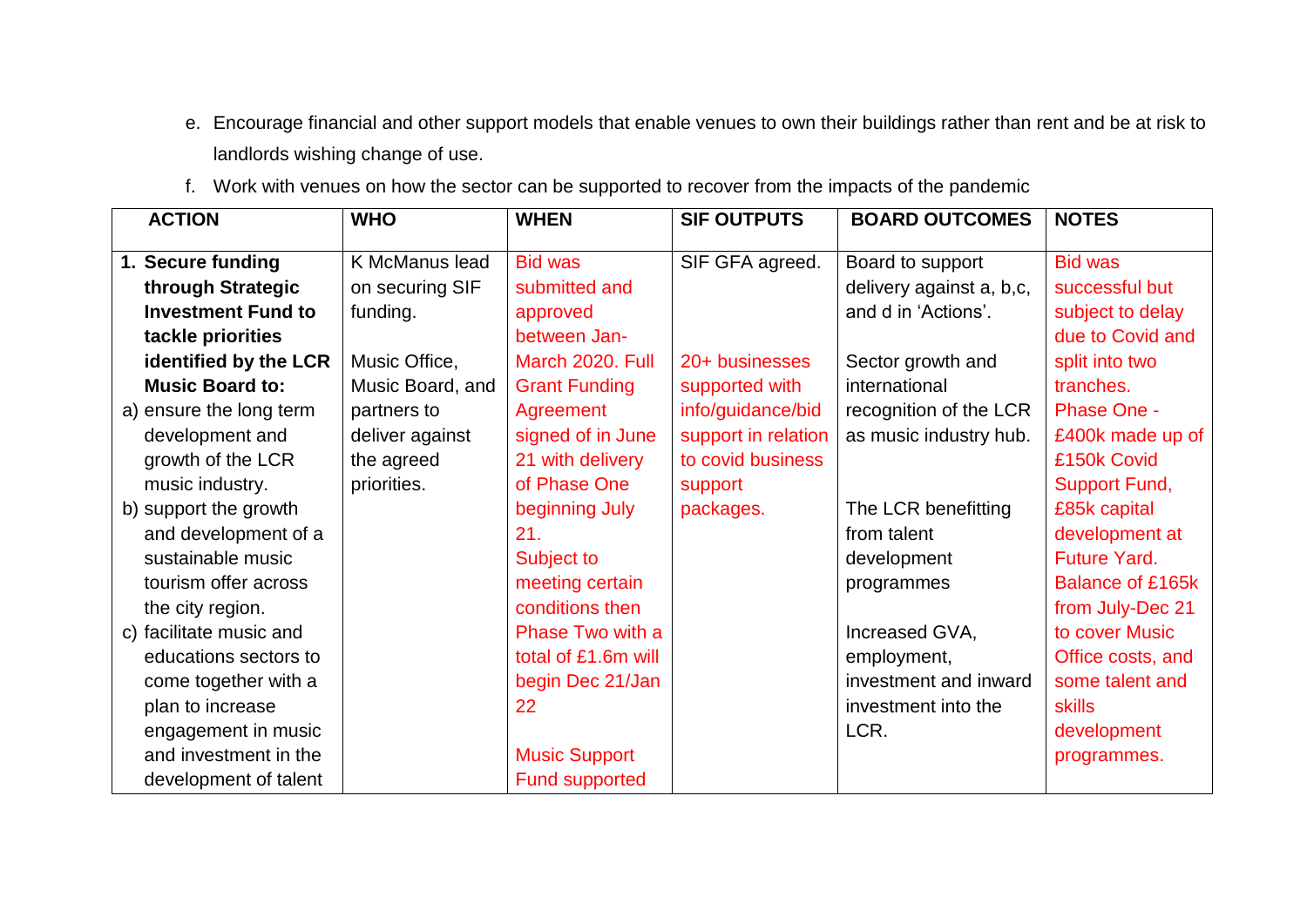| of all communities<br>across the city region.<br>d) ensure a sustainable<br>and strong network of<br>venues and to work<br>with local authorities<br>across the city region<br>to introduce the Agent<br>of Change principle. |                                                           | 50+businesses in<br><b>June 2020</b>                                                                                         |                                            | <b>Music Support Fund</b><br>established in May<br>2020 and 50+<br>businesses directly<br>supported as a result.<br><b>Evaluation of impact</b><br>completed March 2021                                                                                                             | <b>Phase 2 - £1.6m</b><br>to be made<br>available (subject<br>to conditions<br>being met)<br>Dec21/jan 22. |
|-------------------------------------------------------------------------------------------------------------------------------------------------------------------------------------------------------------------------------|-----------------------------------------------------------|------------------------------------------------------------------------------------------------------------------------------|--------------------------------------------|-------------------------------------------------------------------------------------------------------------------------------------------------------------------------------------------------------------------------------------------------------------------------------------|------------------------------------------------------------------------------------------------------------|
| 2. Build website as<br>central source of<br>information and open<br>source information hub<br>for venues and<br>promoters                                                                                                     | Music Office with<br>support of LCR<br><b>Music Board</b> | Completed in<br>early 2021. Work<br>needed to ensure<br>we move towards<br>realisation of<br>other Board<br>outcomes listed. | Website<br>established and<br>operational. | Greater sector<br>connectivity.<br>Site recognised as 'go<br>to' resource by sector.<br>Supports all aspects of<br>strategy delivery<br><b>Practical resource</b><br>being used by music<br>businesses / venues /<br>promoters etc. leading<br>to improved business<br>performance. | Website and e<br>bulletin/newsletter<br>in place.                                                          |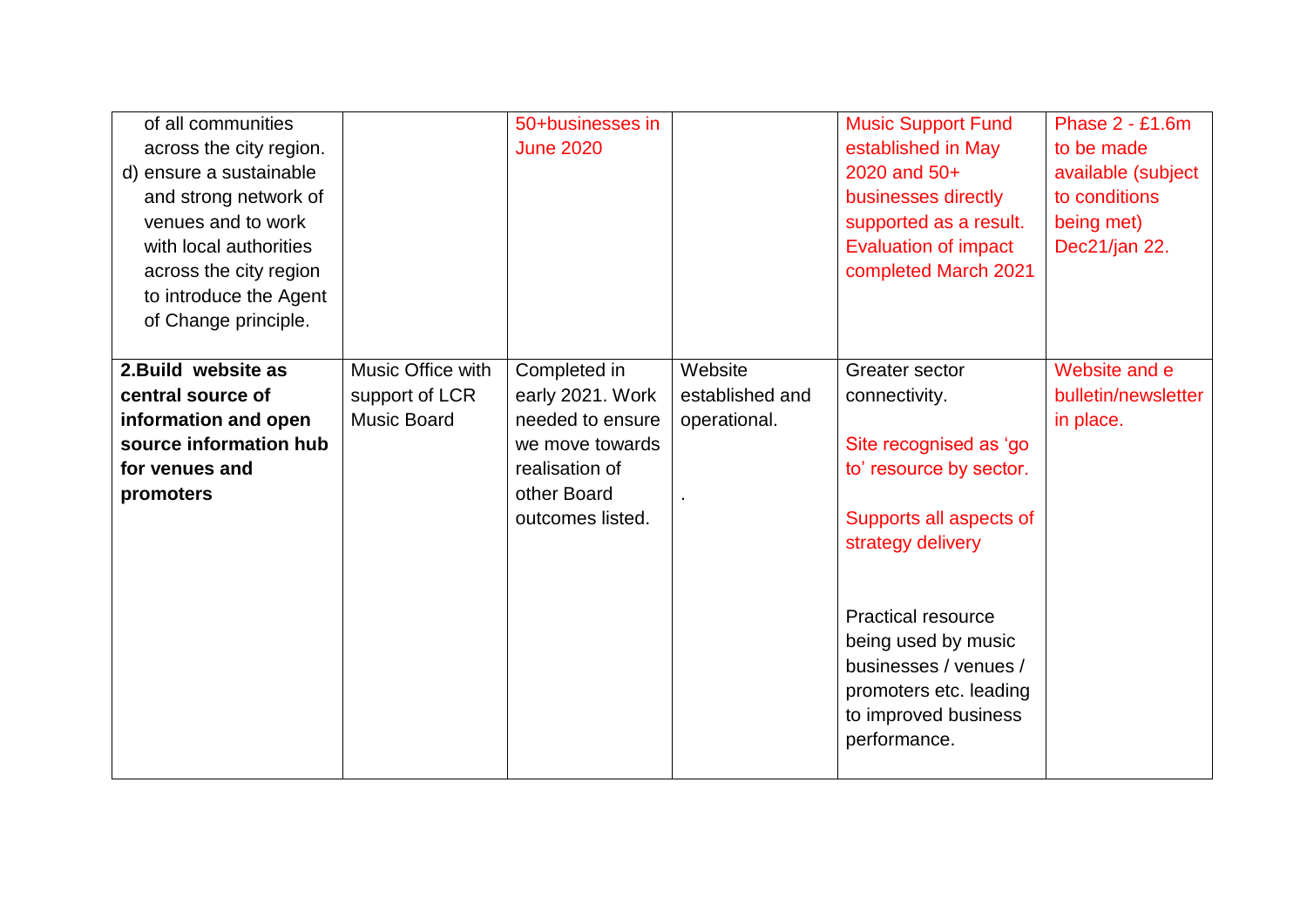|                                |                    |                                 |                  | Increase in                  |  |
|--------------------------------|--------------------|---------------------------------|------------------|------------------------------|--|
|                                |                    |                                 |                  | collaborative working.       |  |
|                                |                    |                                 |                  |                              |  |
|                                |                    |                                 |                  | Establishment of a           |  |
|                                |                    |                                 |                  | model of good                |  |
|                                |                    |                                 |                  | practice/replicable and      |  |
|                                |                    |                                 |                  | potentially sold on to       |  |
|                                |                    |                                 |                  | other cities.                |  |
| 3. Secure agreement for        | Music Office with  | Music Office will               | a) Office        |                              |  |
| a funded independent           | support of LCR     | begin operating                 | operational as   |                              |  |
| <b>Liverpool City Region</b>   | <b>Music Board</b> | immediately on                  | single point of  | Simplified structure of      |  |
| <b>Music Office to provide</b> |                    | signing of funding              | contact for the  | support for local music      |  |
| the following:                 |                    | agreement and                   | sector.          | businesses, making it        |  |
| a) A central hub of            |                    | will act as central             |                  | easier to access and         |  |
| information                    |                    | hub of info and                 | One job secured  | secure external              |  |
|                                |                    | single point of                 | with second to   | investment.                  |  |
| b) Up to-date mapping          |                    | contact                         | follow on        |                              |  |
| and information on the         |                    | immediately.                    | confirmation of  | Clearly defined              |  |
| sector including:              |                    |                                 | Phase 2 of       | strategy and action          |  |
| <b>Businesses</b>              |                    | Initially will be               | funding in late  | plan to market               |  |
| Music education                |                    | Kmc f/t with                    | 2021             | <b>Liverpool City Region</b> |  |
| provision                      |                    | Hayley p/t                      |                  | as a World Music City        |  |
| Facilities - studios,          |                    | providing comms.                |                  | Region with identified       |  |
| venues etc.                    |                    |                                 | Outputs around   | budgets, resources           |  |
|                                |                    | Phase 2 funding                 | businesses       | and understanding of         |  |
| c) Sector support and          |                    | will allow 2 <sup>nd</sup> full | supported,       | organisational               |  |
| training                       |                    | time post to be                 | numbers          | responsibilities in          |  |
|                                |                    | created.                        | benefitting from | delivery.                    |  |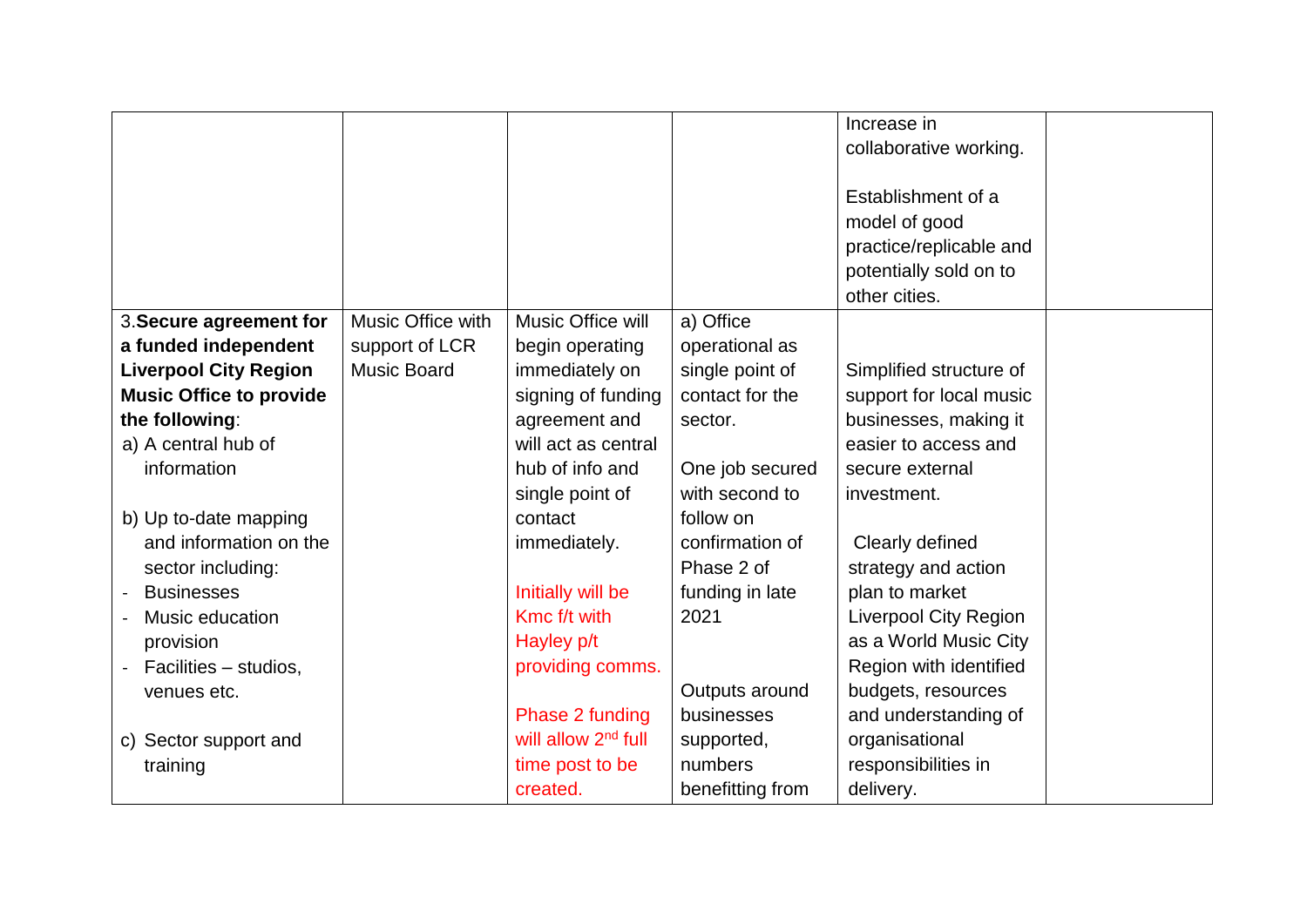| d) Single point of contact |                    |                      | skills          |                                                 |                                   |
|----------------------------|--------------------|----------------------|-----------------|-------------------------------------------------|-----------------------------------|
| for external companies     |                    | <b>Unlikely that</b> | development and | Up to date and                                  |                                   |
| looking to invest in or    |                    | establishment of     | talent          | accurate sector                                 |                                   |
| engage music industry      |                    | risk fund will be    | development are | intelligence informing                          |                                   |
| in the city region         |                    | possible with SIF    | listed in SIF   | ongoing delivery,                               |                                   |
|                            |                    | funding but          | output table    | future priorities and                           |                                   |
| e) Promotion of Liverpool  |                    | options around       | below.          | the mapping of sector                           |                                   |
| City Region to the         |                    | this will be         |                 | growth.                                         |                                   |
| national and               |                    | explored.            |                 |                                                 |                                   |
| international music        |                    |                      |                 |                                                 |                                   |
| industry as a Music        |                    |                      |                 |                                                 |                                   |
| <b>City Region</b>         |                    |                      |                 |                                                 |                                   |
|                            |                    |                      |                 |                                                 |                                   |
| Delivery of the<br>f)      |                    |                      |                 |                                                 |                                   |
| strategy                   |                    |                      |                 |                                                 |                                   |
|                            |                    |                      |                 |                                                 |                                   |
| g) Establish risk          |                    |                      |                 |                                                 |                                   |
| investment fund for        |                    |                      |                 |                                                 |                                   |
| sector development         |                    |                      |                 |                                                 |                                   |
| 4. Establish networking    | Music Office with  | All networks and     |                 |                                                 | We had made                       |
| structures for the         | support of LCR     | sector               |                 | Networks established                            | progress with                     |
| sector                     | <b>Music Board</b> | relationships        |                 | with clear agendas and                          | networks prior to                 |
| a) Quarterly meeting for   |                    | operational by the   |                 | recognised as adding                            | pandemic but                      |
| leaders of key industry    |                    | end of Q2 of         |                 | value to the sector.                            | need to review in                 |
| organisations.             |                    | 2020                 |                 |                                                 | light of the impact               |
| b) Networking for music    |                    | Achieved.            |                 | <b>Industry Leaders</b><br>network established. | of Covid on all<br>aspects of the |
| educators in the LCR       |                    | Refresh of sub-      |                 |                                                 | sector, including                 |
| to share good practice     |                    | groups taking        |                 |                                                 | music tourism.                    |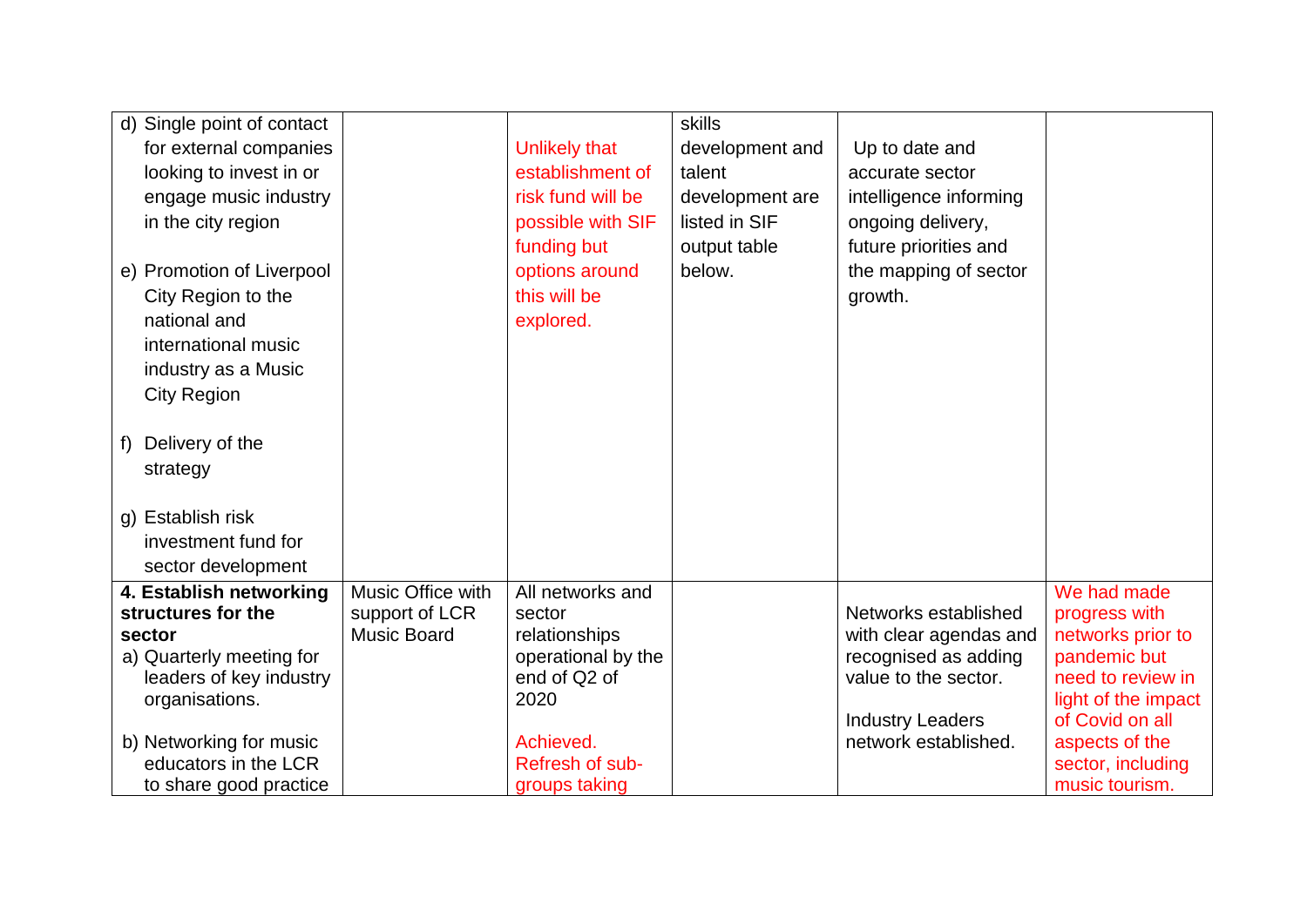| and develop<br>collaborations.<br>c) Build relationships and<br>clarification of roles<br>with Beatles Legacy<br><b>Group and Beatles</b><br>industry Group plus<br>other related<br>stakeholders.<br>d) Work with Marketing<br>Liverpool to discuss<br>strategy to market<br><b>Liverpool City Region</b><br>as a World Music City<br>and City Region. |                | place summer<br>2021 | Music educators'<br>network established.<br>Improved partnership<br>working with BLG and<br><b>BIG to support Beatles</b><br>legacy plans.<br>Better connected<br>music sector<br>encouraging sharing of<br>good practice and<br>resources as well as<br>increased<br>collaboration.<br>Established and<br>functioning networks<br>underpin all of strategy<br>delivery.<br>Increase in music<br>tourism visitors with<br>related increase in | All sub-groups to<br>be reviewed in<br>summer 21 and<br>move forward<br>with clear<br>objectives.<br>Intelligence<br>gathered from<br>networks should<br>inform future<br>planning,<br>lobbying and and<br>activity<br>Aimpacted upon<br>this |
|---------------------------------------------------------------------------------------------------------------------------------------------------------------------------------------------------------------------------------------------------------------------------------------------------------------------------------------------------------|----------------|----------------------|-----------------------------------------------------------------------------------------------------------------------------------------------------------------------------------------------------------------------------------------------------------------------------------------------------------------------------------------------------------------------------------------------------------------------------------------------|-----------------------------------------------------------------------------------------------------------------------------------------------------------------------------------------------------------------------------------------------|
|                                                                                                                                                                                                                                                                                                                                                         |                |                      | music tourism spend.                                                                                                                                                                                                                                                                                                                                                                                                                          |                                                                                                                                                                                                                                               |
| 5 Advocate for the                                                                                                                                                                                                                                                                                                                                      | S Lovell/K     | This work has        | A joint approach                                                                                                                                                                                                                                                                                                                                                                                                                              | <b>LCC</b> formally                                                                                                                                                                                                                           |
| robust adoption of the                                                                                                                                                                                                                                                                                                                                  | <b>McManus</b> | been taking place    | across the city region                                                                                                                                                                                                                                                                                                                                                                                                                        | adopted the                                                                                                                                                                                                                                   |
| <b>Agent of Change</b>                                                                                                                                                                                                                                                                                                                                  |                | with the full        | providing a more                                                                                                                                                                                                                                                                                                                                                                                                                              | <b>Agent of Change</b>                                                                                                                                                                                                                        |
| principle across the                                                                                                                                                                                                                                                                                                                                    |                | support of Board     | supportive                                                                                                                                                                                                                                                                                                                                                                                                                                    | Principle in 2019.                                                                                                                                                                                                                            |
| whole of the City                                                                                                                                                                                                                                                                                                                                       |                | since its            | environment for                                                                                                                                                                                                                                                                                                                                                                                                                               | We need to                                                                                                                                                                                                                                    |
| <b>Region</b>                                                                                                                                                                                                                                                                                                                                           |                | establishment.       | venues.                                                                                                                                                                                                                                                                                                                                                                                                                                       | achieve the same                                                                                                                                                                                                                              |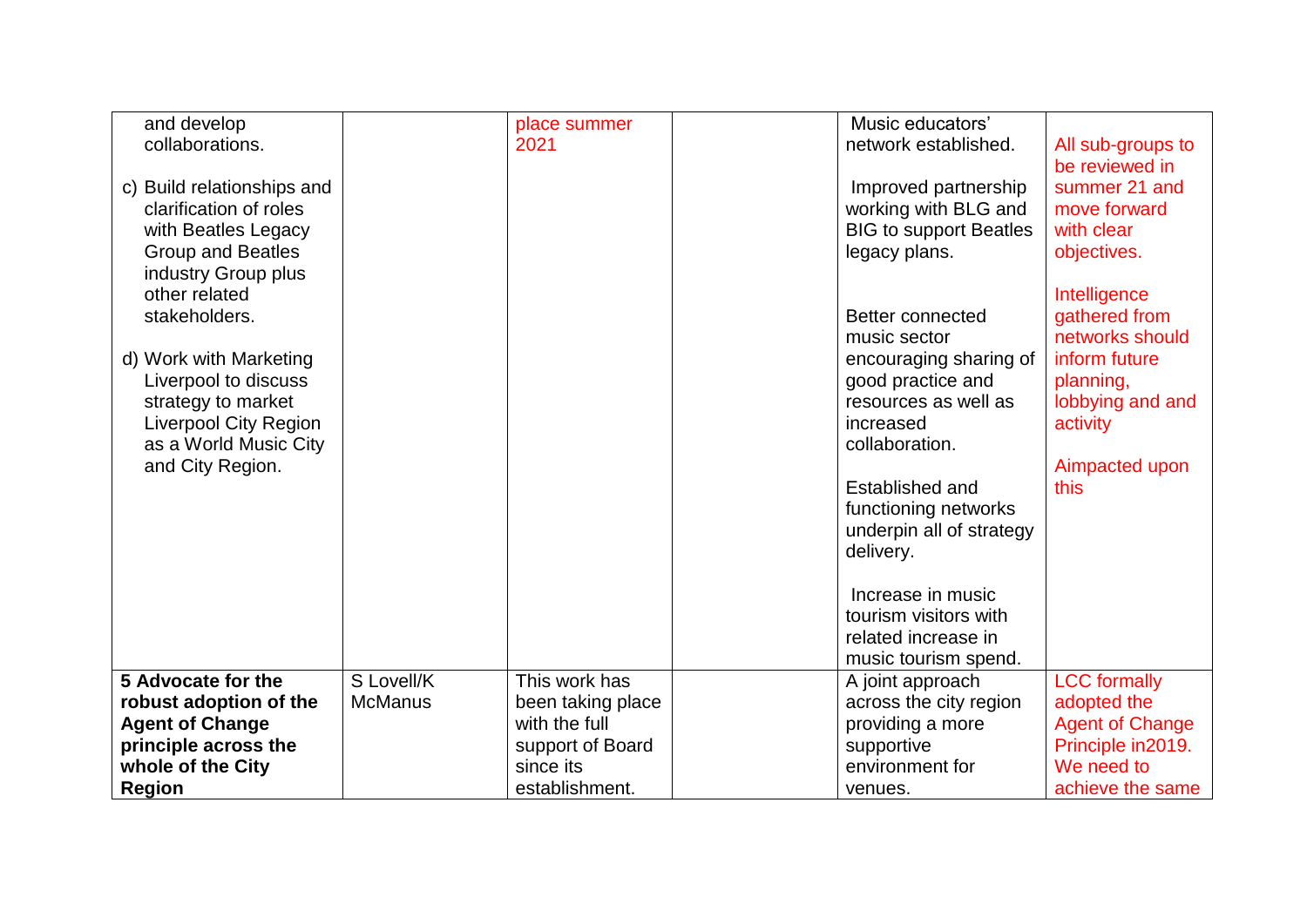|                 |                   | But will ongoing    |                           | with the other 5       |
|-----------------|-------------------|---------------------|---------------------------|------------------------|
|                 |                   | efforts and will be | A shared approach         | local authorities.     |
|                 |                   | picked up when      | across all the LCR        | We still need to       |
|                 |                   | restrictions of     | Local Authorities to the  | lobby to ensure        |
|                 |                   | pandemic begin      | protection of venues      | effective              |
|                 |                   | to ease.            | by a rigorous but fair    | implementation of      |
|                 |                   |                     | adoption of the Agent     | the principle in       |
|                 |                   |                     | of Change principle,      | <b>Liverpool and</b>   |
|                 |                   |                     | including exploring the   | across the whole       |
|                 |                   |                     | Deeds of Easement of      | of the LCR.            |
|                 |                   |                     | noise approach.           |                        |
|                 |                   |                     |                           | The situation in       |
|                 |                   |                     | A clearly established     | summer 2021            |
|                 |                   |                     | policy that ensures       | looks particularly     |
|                 |                   |                     | developers are aware      | pressing for           |
|                 |                   |                     | in advance that they      | venues in the          |
|                 |                   |                     | will not be able to build | <b>Baltic Triangle</b> |
|                 |                   |                     | at the expense of         | and North              |
|                 |                   |                     | already existing live     | <b>Liverpool but</b>   |
|                 |                   |                     | music venues.             | there are also         |
|                 |                   |                     |                           | issues for some        |
|                 |                   |                     | A strong signal that the  | city centre            |
|                 |                   |                     | LCR is a music friendly   | venues.                |
|                 |                   |                     | City Region that          |                        |
|                 |                   |                     | recognises the            |                        |
|                 |                   |                     | importance of live        |                        |
|                 |                   |                     | music in the ecology of   |                        |
|                 |                   |                     | a music City Region.      |                        |
| 6. Engage local | Music Office with | <b>Begin</b>        | A city region where the   | This needs to be       |
| authorities in  | support of Music  | immediately and     | local authorities adopt   | picked up post         |
| discussion on   | Board and CA.     | ensure open         | a common, supportive      | pandemic               |
|                 |                   | dialogue is         | approach to the           |                        |